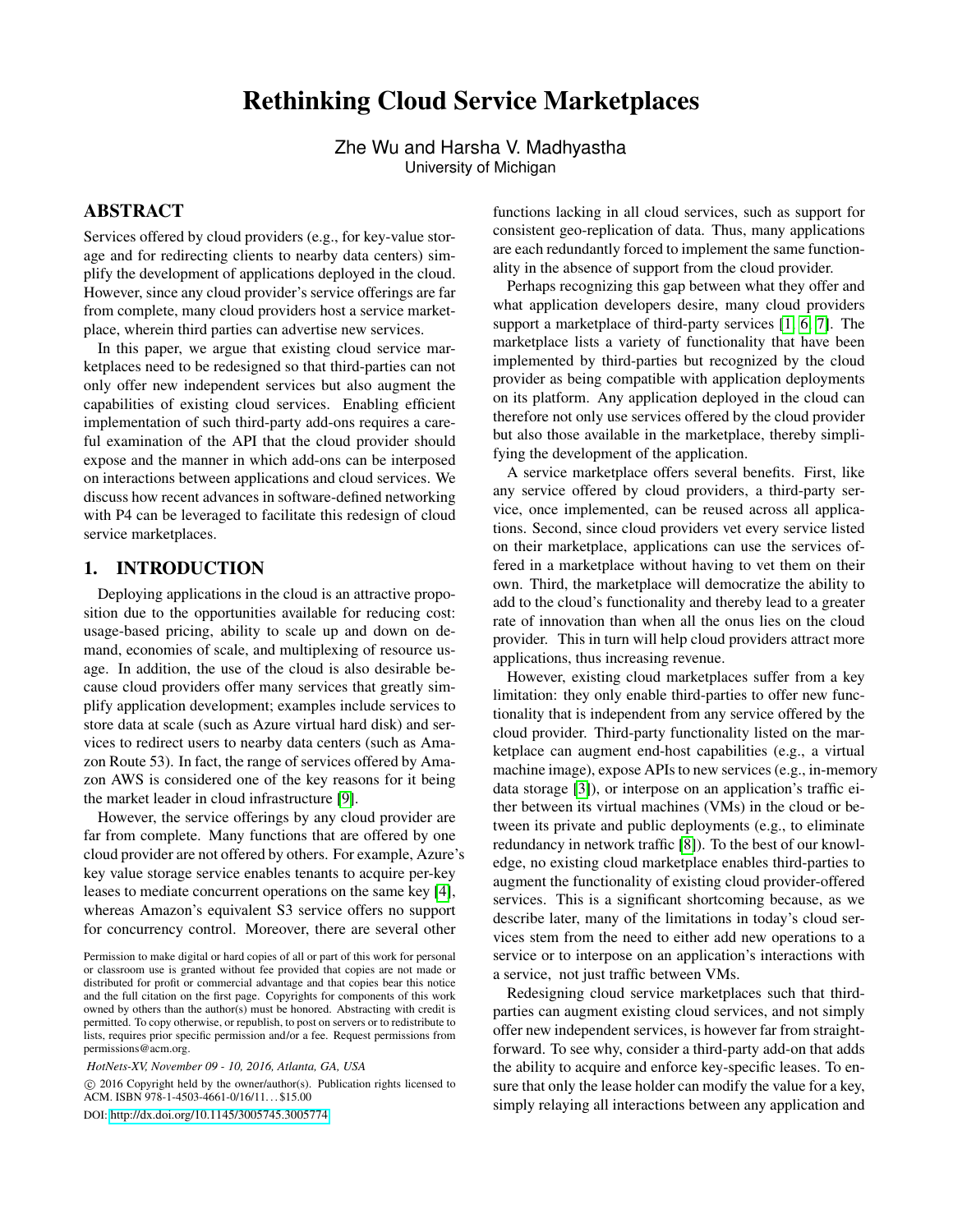cloud storage via the add-on would make it onerous for the add-on's developer to support the scale necessary to sustain the aggregate storage throughput of all applications using the add-on. Whereas, having every application's VMs first validate their lease with the add-on's VMs before issuing a write to cloud storage would not only increase write latency but does little to prevent the holder of an invalid lease from updating a key. In addition to these reasons, enabling the use of third-party add-ons is further complicated by the fact that an application may wish to use multiple add-ons in combination (e.g., first verify that lease is valid and then confirm that the value for the key being modified has not been updated since the writer last read the key), despite every add-on's implementation being oblivious to others.

For cloud providers to facilitate a rich set of add-ons, while maximizing efficiency for both applications and add-on providers, our key insight is to enable the implementation of add-ons as middleboxes that are placed off the data path but can be interposed on application-cloud service interaction when necessary. Leveraging recent advances in software-defined networking (SDN) with P4 [\[11\]](#page-6-7), our design has application VMs and cloud services insert custom add-on headers into the subset of packets that switches need to hand off to add-on VMs. Switches in the cloud network use P4 programs provided by add-on providers to appropriately forward packets either to add-on VMs or to the destination cloud service.

In this paper, we 1) motivate the need for cloud marketplaces to support add-ons with examples of functionality that are currently lacking in popular cloud services, 2) present our P4-based design for efficient and flexible realization of add-ons, and 3) discuss several challenges that cloud providers will need to tackle to apply our design in practice. Overall, our vision for redesigning cloud marketplaces to enable third-parties to not only offer new services but augment the functionality of existing cloud services offers the potential to significantly accelerate the rate of innovation in cloud infrastructure, ease the development of applications deployed in the cloud, and thereby make the use of cloud infrastructure even more attractive than it is today.

## 2. MOTIVATION

Taking a geo-distributed webservice as an example of an application that would be deployed in the cloud, we begin by highlighting application-desired functionality currently missing in cloud services. We then argue why such functionality is hard for third-parties to implement without support from cloud providers.

## 2.1 Examples of missing functionality

As shown in Figure [1,](#page-1-0) the presence of several geographically distributed data centers in popular cloud platforms makes it attractive for webservices to be deployed in the cloud. The webservice provider can deploy user-facing webservers (called front-ends) in VMs at every data center so as to serve any user from the nearest data center. In addition, webser-



<span id="page-1-0"></span>Figure 1: Generic architecture of a geo-distributed webservice deployed in the cloud.



<span id="page-1-1"></span>Figure 2: Inter-arrival times for a webservice's clients in its own traffic and in traffic from all webservices  $(95^{th}, 75^{th}, 50^{th}, 25^{th},$  and  $5<sup>th</sup>$  percentiles across prefixes shown).

vices that enable users to share content (e.g., online social networks, collaborative document editing) can geo-replicate data, storing user uploaded content in the local storage service at every data center. Geo-replication enables front-ends to read or write any data item by accessing a subset of nearby replicas, rather than a centrally located copy.

Need for different abstraction. To aid webservice providers in redirecting users to nearby data centers, cloud providers offer redirection services such as Amazon Route 53 and Azure DNS. These services let a webservice register a DNS name, and any client that attempts to resolve this name is redirected to the data center to which it has the lowest latency among the ones on which the webservice is deployed.

However, leaving the task of redirecting clients to an independent redirection service is not always desirable. For example, to enable more fine-grained redirection policies that account for a webservice's replication of data (e.g., redirect requests for photos older than a year to one of three data centers that serve as backups for cold data), the task of managing redirection is best left to individual webservices. Whereas, for webservices that seek to spread their deployments across multiple cloud providers given the associated performance and cost benefits [\[17,](#page-6-8) [13\]](#page-6-9), no provider has the incentive to support redirection to external data centers. Webservices that seek to retain control over client redirection for such reasons will need to dynamically modify their redirection policy in reaction to changes in the performance and availability of Internet paths between clients and data centers.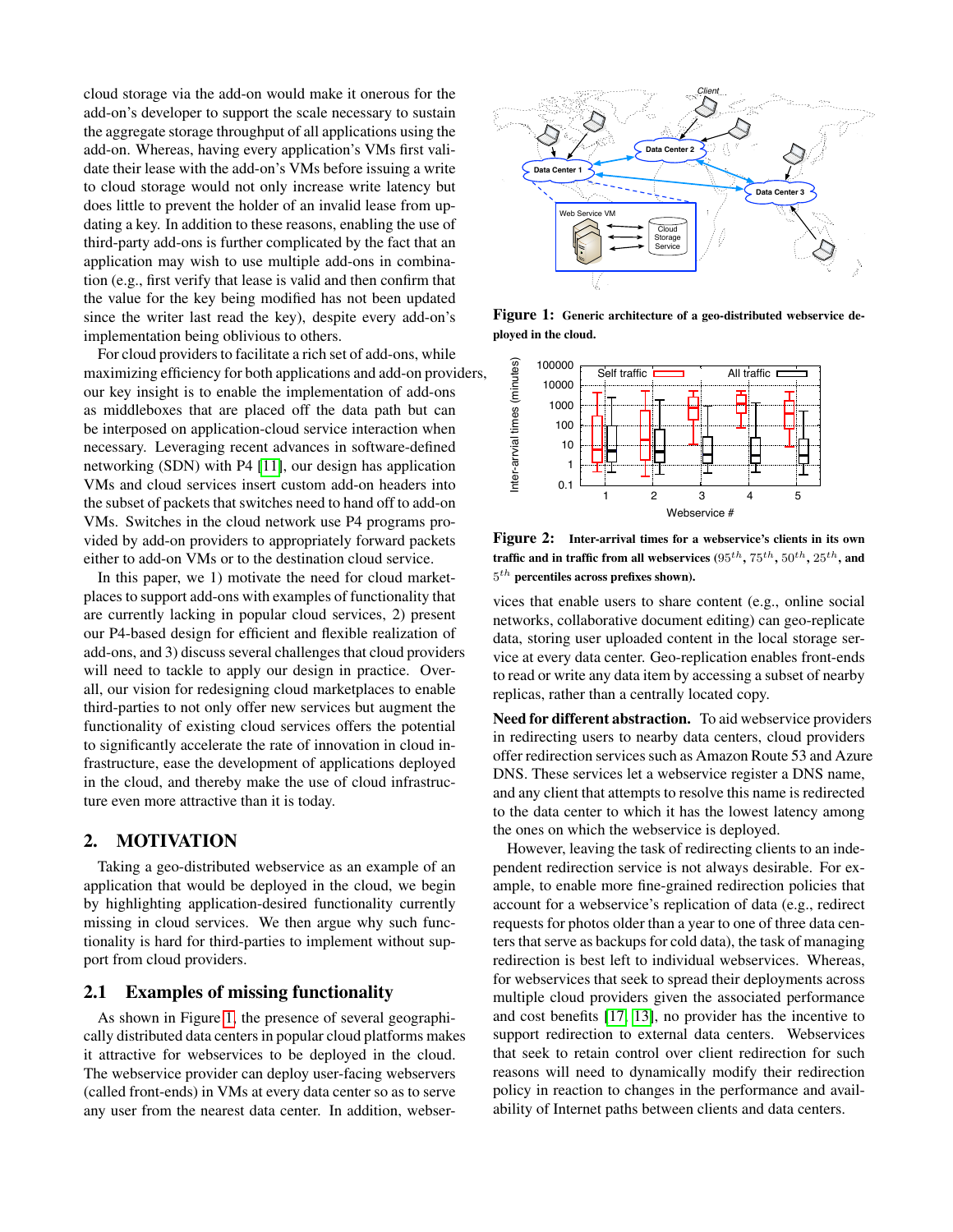Though every webservice could potentially monitor the Internet paths to its clients itself, monitoring would be more efficient and timely if the cloud provider offered this as a service. This is because webservices often have overlaps in their paths of interest. For example, based on the traffic of 186 webservices hosted on a multi-tenant platform, we observe that there exist significant intersections between the sets of IP prefixes in which different webservices have clients; almost half of the 143K prefixes interact with multiple webservices, and over 25% of them access at least 5 webservices each. Since the cloud provider is privy to the Internet traffic of all applications hosted on its platform, a shared Internet path monitoring service will reduce the need for probing as measurements from the passive monitoring of any webservice's traffic can be shared with all other webservices. For example, for 5 (chosen at random) of the 186 webservices mentioned above, Figure [2](#page-1-1) shows that the frequency of traffic from client prefixes increases by up to 3 orders of magnitude when considering the aggregate traffic across all webservices.

Need for additional operations. When a webservice's front-end receives a request from a user, it may need to read or update geo-replicated data in order to serve the request. If strong consistency is desired (e.g., Google Docs), the subset of replicas that a front-end writes to must overlap with the subsets that any other front-end reads from or writes to. In this setting, since typical webservice workloads are dominated by reads [\[10\]](#page-6-10), it is desirable that any front-end reads from a subset of replicas smaller than the subset it writes to. In the extreme, every front-end can read any data item from the closest replica but update all replicas when writing.

Now, between any front-end reading an object and writing back its update, another front-end may potentially have updated the object in the meanwhile. Hence, to preserve linearizability of writes, any front-end will need to issue conditional-PUTs to update an object, so that its update is successful only if the version of the object in cloud storage matches that it previously read.

For this, it would be ideal to have a conditional-PUT operation which lets a front-end specify the hash of the content that it believes it is overwriting and the operation succeeds only if this matches the content currently stored. Instead, on legacy cloud storage services that do support conditional-PUTs (e.g., Azure), the condition can be a function only of either the last modified time or an opaque ETag header.<sup>[1](#page-2-0)</sup> Since both the last modified time and the ETag header can only be discovered from the cloud storage service's response to a GET request, a front-end needs to have previously read a replica of an object in order to update that replica with a conditional-PUT. As a consequence, if every front-end reads from a smaller subset of an object's replicas than the subset it writes to, when a front-end seeks to update an object, it first incurs one round trip of wide area communication to

read from replicas that it had not previously read from and a second round trip thereafter to update replicas.

We quantify the impact of these additional reads on write latency for a webservice that deploys front-ends and stores data across all Azure data centers. We consider replication of every object at 5 data centers, with every front-end reading an object from the closest 2 replicas and writing to the closest 4 replicas. Based on the subset of front-ends that can access an object—we refer to this subset of front-ends as the object's *access set*—we pick the 5 data centers at which to store replicas of the object so that the maximum read latency across the front-ends in the access set is minimized. Across every front-end in all possible access sets, we see that the need to read from distant replicas before updating an object doubles median write latency from 150ms to 300ms.

Need for modified protocol. For a webservice that georeplicates data, inter-data center transfers can account for a significant fraction of cost. One way to reduce these costs is via redundancy elimination [\[16\]](#page-6-12), i.e., when any chunk of data that has previously been transferred between a pair of data centers needs to be sent again, it suffices to transmit only the content hash and size of the chunk.

While an application can apply such redundancy elimination on the communication between its own VMs, doing the same for traffic between the application and a cloud service is not feasible without the cloud provider's support. For example, when an application VM in one data center writes data to cloud storage in another data center, the storage service must be able to recognize when the data it receives is the content hash and size of a chunk it has previously received or sent out. Similarly, when responding to a read request from a remote data center, the storage service must send only the metadata and not the actual data for a chunk that has been previously transmitted to the same VM.

#### 2.2 Challenge for third-party implementations

Our examples of desirable functionality lacking in cloud services are by no means comprehensive. As another example, for concurrency control on cloud storage, an application may wish to enforce that its VMs acquire an object-specific lease before modifying any object, a capability that some cloud services offer (e.g., Azure) but not others (e.g., AWS). Our goal is to enable third-parties to implement any such functionality desired by applications, rather than application providers being completely dependent on cloud providers.

On-path middleboxes impose high cost. Since all the examples we have discussed require either interposing on or altering the interaction between applications and cloud services, one way to augment cloud services would be to have third-parties run middleboxes that sit on the data path between applications and cloud services, as shown in Figure [3\(](#page-3-0)a). Such a middlebox can monitor network performance metrics, implement new operations on behalf of a cloud service, or modify the protocol for communication with the cloud service.

<span id="page-2-0"></span><sup>&</sup>lt;sup>1</sup>The HTTP specification recommends that a client make no as-sumptions about how a server generates ETag headers [\[2\]](#page-6-11).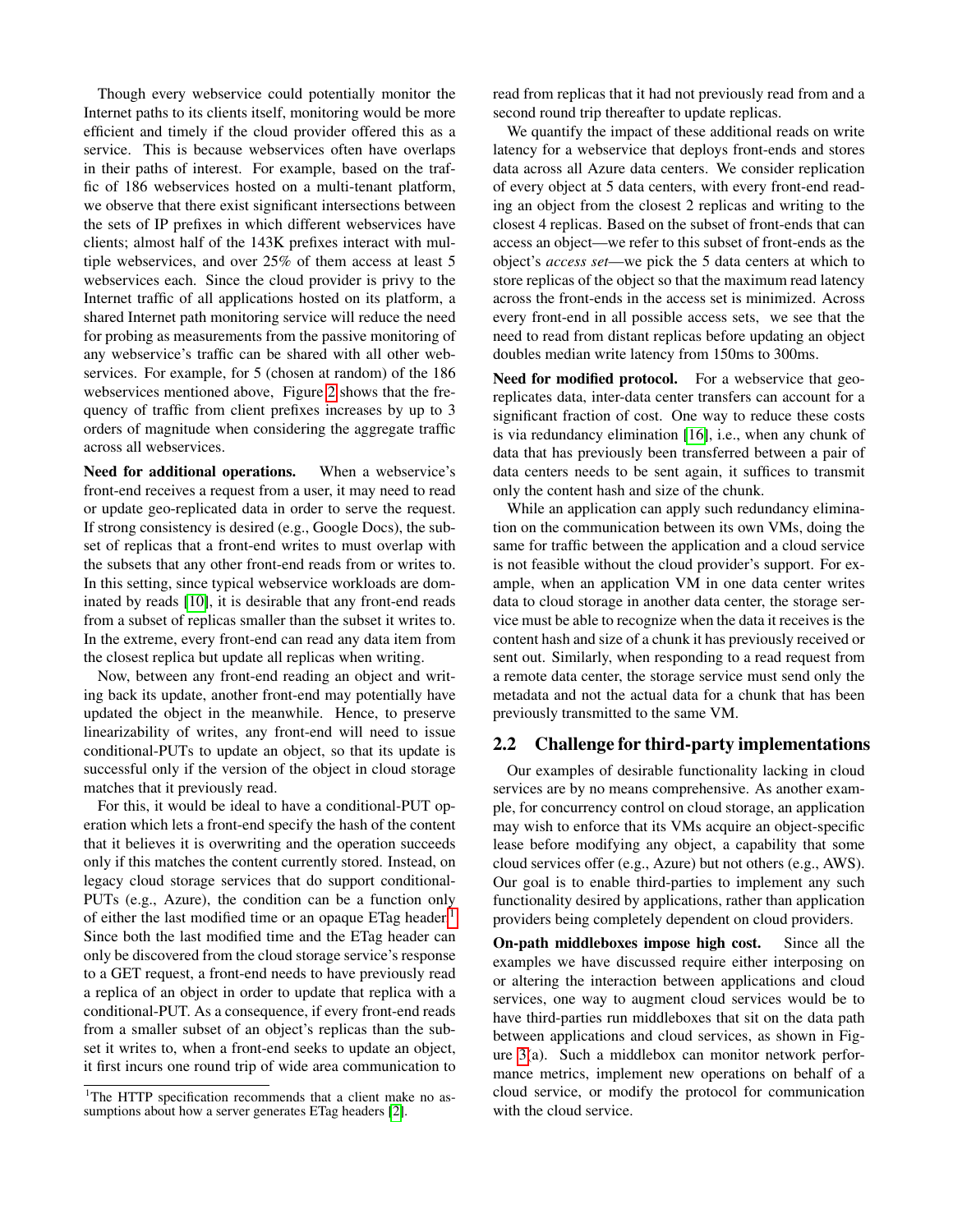

<span id="page-3-0"></span>Figure 3: Third-party add-ons (a) as on-path middleboxes imposes high cost on add-on providers, whereas (b) deploying them off-path either degrades performance for applications that use the add-on or renders some functionality infeasible to implement.

The primary downside is the high cost this approach imposes on add-on providers, since they must deploy a sufficiently large number of VMs to support the throughput of interactions between applications that use their add-on and the cloud service that their add-on augments. This is unnecessary in many cases because there is often no need for the add-on to inspect all data exchanged between applications and a cloud service. For example, for shared Internet path monitoring, it suffices for the add-on to learn the timings and sizes of packets exchanged between external users and cloud services, and inspecting packet content is unnecessary. Similarly, an add-on that hands out and enforces leases needs to confirm that a VM holds the corresponding lease when executing a write but does not care about the data being written.

Off-path add-ons degrade performance or functionality. Alternatively, add-ons can be implemented such that they do not sit on the data path between applications and cloud services, but instead communicate off-path with either or both (Figure [3\(](#page-3-0)b)). For example, one can implement as follows an add-on that offers the new form of conditional-PUT previously described. Whenever an application seeks to issue a conditional-PUT, it can first check with the add-on's VM that its condition is true and that there is no other ongoing attempt to update the same object. Thereafter, it can issue the PUT to update the object in cloud storage. The application VM can then inform the add-on's VM whether its update was successful. When using A1 instances for such an implementation on Azure, we find that we would need  $\frac{1}{6}$ th the number of VMs as we would when relaying all PUTs through the add-on's VMs.

However, this alternate realization of add-ons introduces other limitations. On the one hand, it can degrade performance. For example, when executing an application VM in one data center seeks to execute a conditional-PUT on data stored in another data center, having the VM first check with the add-on's VM in the remote data center that the condition is true and then execute the PUT doubles write latency. On the other hand, having add-ons off-path makes some functionality infeasible. For example, an add-on cannot enforce that an application VM that does not hold the lease for an object cannot update the object in cloud storage.

## 3. DESIGN

The discussion in the previous section highlights that our main challenge is to address the following conflict: to maximize efficiency and minimize cost for add-on providers, it is desirable that the VMs which implement an add-on's functionality not be on the data path between applications and cloud services, yet this degrades application performance and renders some functionality infeasible to implement.

To reconcile these conflicting requirements, we exploit support from the network. Our key insight is to instrument switches on the path between application VMs and cloud services so that these switches can flexibly interpose add-on VMs on or inform them of application-cloud service interaction when appropriate. This requires switches to not only route packets to their destination, but to also recognize packets that need to be handled by add-ons and send a version of such packets (e.g., the entire packet, a portion of the header, or a digest of the payload) to the relevant add-on's VMs.

Recent advances in software-defined networking with P4 [\[11\]](#page-6-7) enables the efficient realization of our vision. Unlike traditional SDN switches, which only have a programmable control plane, P4 enables programs written in a high level language to be installed in the data plane. In our setting, every add-on developer provides a P4 program, which the cloud provider installs in its switches.

To leverage the flexibility enabled by P4 in implementing third-party add-ons, we must answer three questions.

- First, how to enable switches to identify traffic that needs to be handled by an add-on?
- Second, how to ensure that third-party add-ons can efficiently implement their desired functionality by minimizing the fraction of traffic handed off to their VMs?
- Lastly, how to enable the composition of add-ons?

### 3.1 Edge-informed routing for add-on intervention

When a switch on the path between an application VM and a cloud service receives a packet, the switch must identify which third-party add-on, if any, needs to process the packet. Unlike prior work on using SDN to integrate middleboxes into end-to-end communication [\[15\]](#page-6-13), the key challenge here is that the information that identifies any traffic's relevance to an add-on is only available at the application layer. For example, for an add-on that implements the previously described content hash based conditional-PUT, only the traffic corresponding to an application VM's invocations of the new form of conditional-PUT is relevant, but not GETs or other types of PUTs. But, having switches inspect packet payloads (e.g., to identify whether a conditional-PUT request is being issued, and if so, of which type) would dramatically decrease the network's throughput. Therefore, it is necessary that a switch be able to figure out what to do with a packet just by inspecting the packet's headers.

Unlike recent work [\[14\]](#page-6-14), rewriting MAC addresses to enable flexible routing is not an option in our setting. Encod-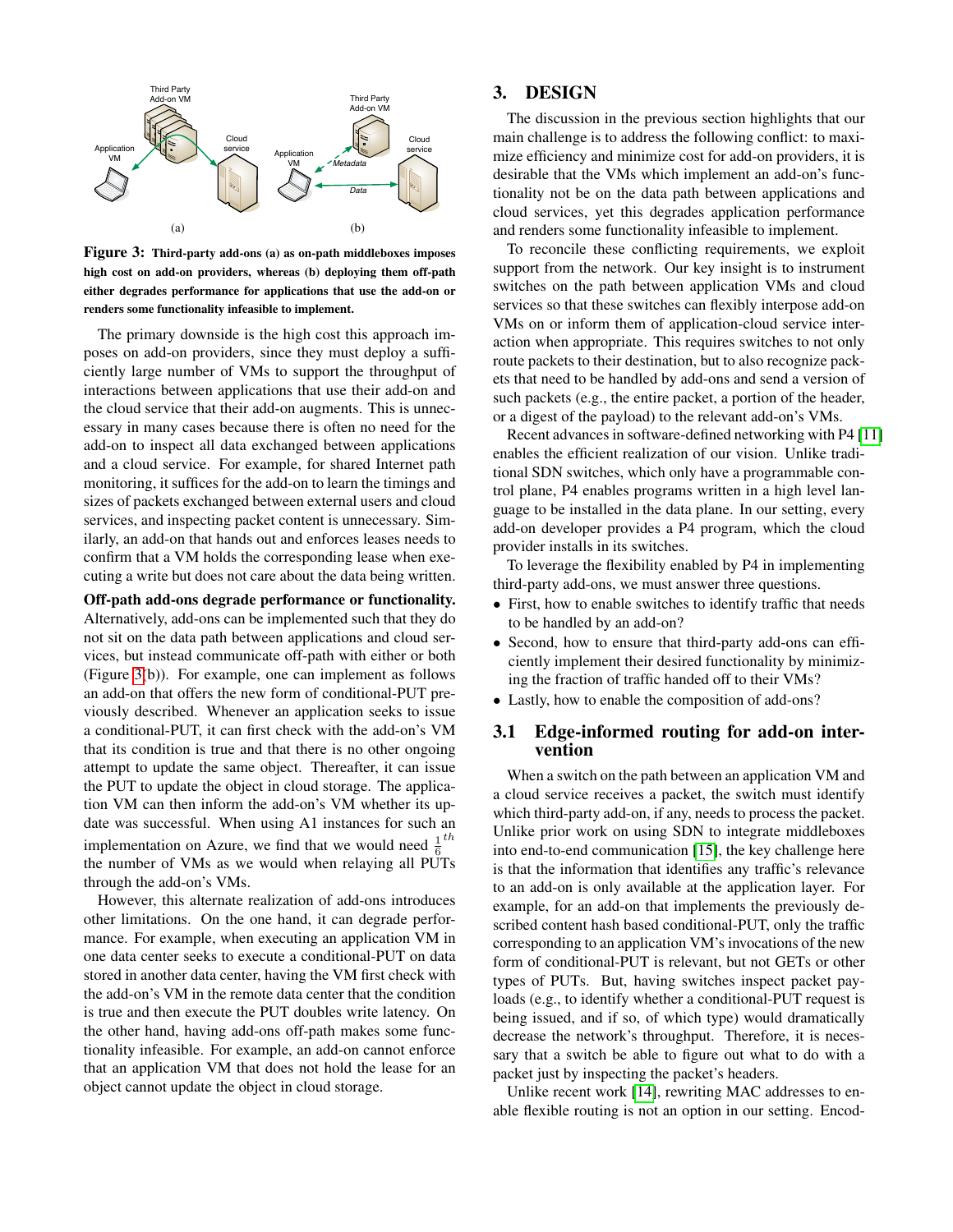

<span id="page-4-0"></span>Figure 4: (a) Illustration of cloud support to enable efficient and flexible implementations of add-ons. (b) Composition of add-ons.

ing information into the MAC address is feasible only when both end-points—in our case, an application VM and a cloud service—are in the same layer-2 network. Whereas, as we have seen in the previous section, a geo-distributed webservice's front-end may have to read from or write to cloud storage in a different data center.

Therefore, encoding of information as to when switches inside a cloud provider's infrastructure need to hand off traffic to an add-on's VMs must be encoded at the IP layer or above. Using IP options is not an option, as space in the IP header is limited, and packets with IP options are often dropped [\[12\]](#page-6-15). Instead, we include an additional header (as shown in "Packet 1" in Figure  $4(a)$ ) between the IP and transport headers. This optional intermediate header includes the necessary information for switches that sit in front of a cloud service to recognize if a packet must be handed off to an addon's VMs, and if so, which one.

But, how is this optional add-on header inserted into packets? We propose that every add-on provide an application library that includes every cloud service operation that the add-on augments. Every function in this add-on library, when invoked, returns an appropriate add-on header. When the application invokes the corresponding function in the library provided by the cloud service, it provides this add-on header for insertion into packets sent out. Whereas, for traffic sourced from the cloud service, it looks up the tenant corresponding to the traffic and uses its knowledge of that tenant's selections in the cloud marketplace to appropriately rewrite packets. In either case, as shown in Figure [4\(](#page-4-0)b), add-ons strip the header specific to them before forwarding packets, and therefore the destination of any packet can be oblivious about the add-on.

#### 3.2 Implementing add-on functionality

Though a switch can use a packet's add-on header to identify the specific add-on for which the packet is relevant, three questions must be addressed in order to leverage this capability for maximizing the efficiency of add-ons: 1) which packets in the traffic between an application and a cloud service should include the add-on header, 2) when a switch does find a particular add-on's header inside a packet, what information about the packet should the switch share with the add-on's VMs, and 3) how should add-ons process the packets they receive in order to implement the functionality they offer? We address these issues jointly in two ways.

Add-on specific metadata in add-on header. First, as

discussed previously, having an add-on inspect all traffic in an application's interaction with a cloud service can be both expensive and unnecessary. Therefore, we seek to minimize the number of packets handled by any add-on's VMs.

To meet this goal, we augment add-on headers to not only specify the add-on that must handle a packet but to also include add-on specific metadata. This metadata, which switches do not need to interpret, serves as a way of either end-point application VM or cloud service—communicating add-on specific information to the add-on's VMs. For example, in the case of the add-on that adds a new type of condition for conditional-PUTs to cloud storage, the add-on header can include the key being written to, the hash of the value that the application VM believes is currently stored for this key, and the hash of the new value that it is attempting to write. As a result, when an application VM issues a conditional-PUT, it needs insert the add-on header only into the first data packet and have the add-on's VMs inspect only this packet, rather than requiring the add-on's VMs to parse all the data being written and compute the hash of the new value being written. Similarly, for an add-on that implements leases, the add-on only needs to inspect the first packet of any PUT operation; that packet's add-on header can specify the key being written to, and the add-on can check whether the source of this packet currently holds a lease for this key.

Packet processing by add-ons. For some add-ons, when a switch identifies a packet that matches, the switch only needs to inform the add-on's VMs of a portion of the packet's contents (e.g., the packet's IP header in the case of the Internet path monitoring add-on) and forward the packet to its destination. For many other add-ons, the switch will need to forward the packet to the add-on's VMs instead of to the packet's destination. In such cases, if the add-on eventually delivers the packet unmodified to the destination, the application's interaction with the cloud service works as it would without the add-on. For example, with the redundancy elimination add-on described earlier, one of the add-on's VMs in the source data center may rewrite a packet's contents to include only the content hash and size of the packet. But, another of the add-on's VMs in the destination data center would replace the packet with its original contents before forwarding to the destination.

However, there do arise cases where an add-on needs to alter the interaction between an application VM and a cloud service. For example, consider the add-ons that implement leases or the content-based conditional-PUT operation. When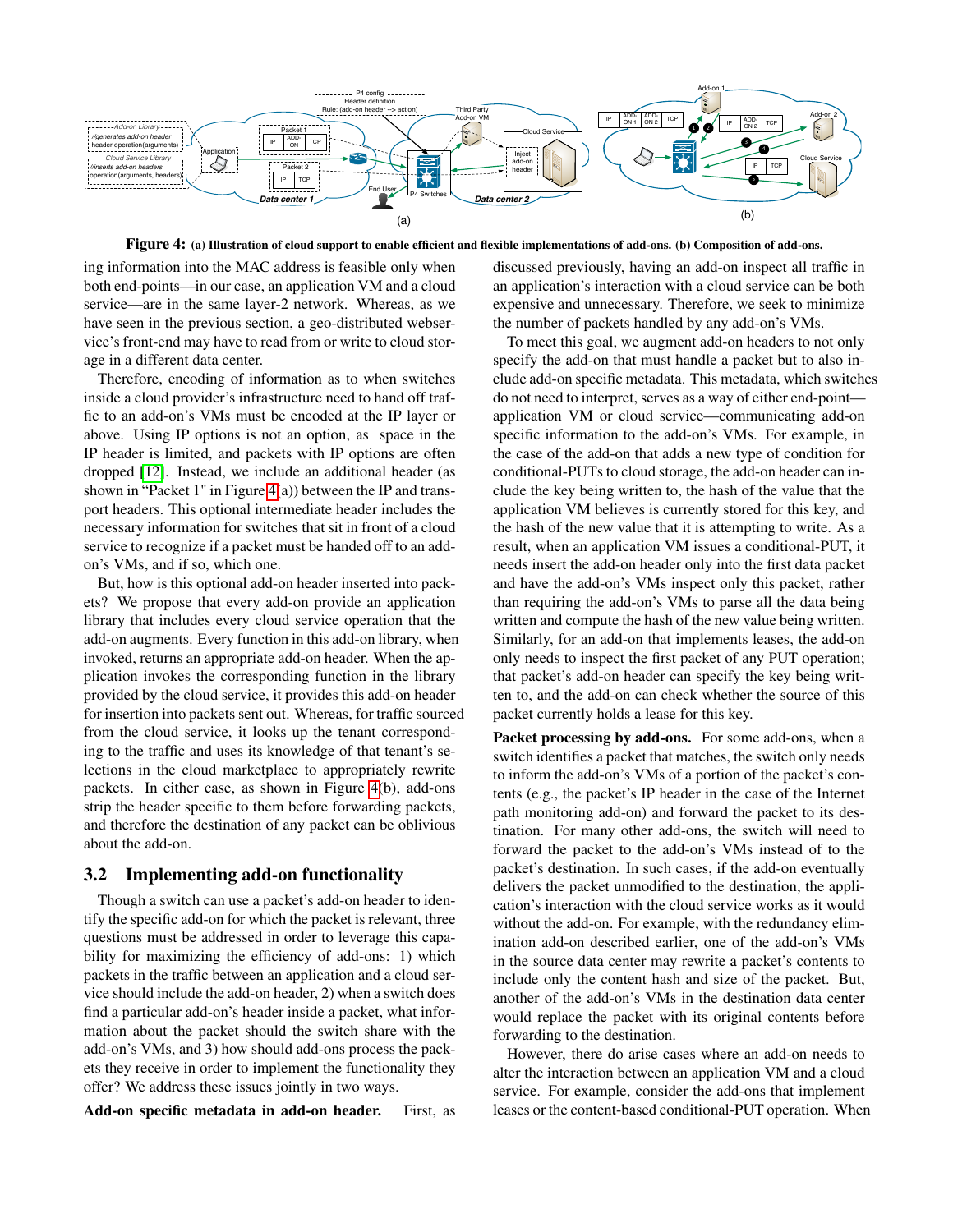a PUT should not be permitted to proceed (the client VM issuing the PUT does not hold the lease or the condition does not match), the client needs to receive a negative acknowledgment and the PUT operation should not execute on cloud storage. If the add-on VM itself sends to the client a negative acknowledgment on behalf of the storage service, the client-side and storage service-side TCP connection states would be out of sync in terms of the amount of data sent from the service to the client. The client and the storage service therefore cannot continue to communicate on this TCP connection, and the connection must be torn down. Thus, the client's subsequent operation to cloud storage would incur the additional latency of re-establishing a TCP connection with the storage service.

The solution to this issue is that, whenever an add-on needs to alter a cloud service's response to an application VM, it should elicit that response from the cloud service rather than generating the response itself. An add-on's VM can modify packets before it forwards them, but it must preserve the size of every packet so that both ends of a TCP connection are consistent with each other with respect to sequence numbers. For example, consider the case of the conditional-PUT addon. If the add-on receives a valid request, the add-on VM will forward the first packet unmodified to the cloud storage service, and switches will forward the remaining packets of the request to the service without the add-on's intervention. Whereas, for invalid conditional-PUTs, the add-on's VM must rewrite the first packet so that the request will be rejected by cloud storage, thereby causing it to send back a negative acknowledgment to the application.

## 3.3 Composing add-ons

In some cases, it is desirable to interpose multiple addons on a single request from an application to a cloud service. For example, a PUT request can first undergo lease validation by one add-on, then have its associated condition checked by another add-on, before the request finally being submitted to cloud storage. However, add-ons are developed independently and are therefore oblivious to other add-ons.

We observe that the solution is to allow for a stack of addon headers in any packet. When invoking a particular operation on a cloud service, an application can get the add-on headers from the libraries of all the add-ons it is using to augment this operation. The application can then pass on this set of add-on headers in the appropriate sequence when invoking the operation on the cloud service's library.

As shown in Figure [4\(](#page-4-0)b), when a P4 switch receives a packet, it inspects the first add-on header and takes the appropriate action to process the packet, e.g., sending the packet header to the add-on's VMs. After the packet is processed in one of the add-on's VMs, the VM will remove its own add-on header before putting the packet back on to the wire. The network will now process the packet based on the new first add-on header in the packet. If no more add-on headers exist, the packet is forwarded to its destination.

# 4. OTHER CONCERNS

Security and privacy. A cloud provider can use several approaches to address potential security and privacy concerns. On the one hand, the onus of inserting add-on IDs into add-on headers can be left to the cloud service's library to prevent malicious add-ons from spoofing. On the other hand, to prevent exposure of an add-on's header to other downstream add-ons, every add-on header can be split into two parts: an add-on ID in plain text, and add-on specific metadata encrypted by the tenant's private key and the addon's public key. In addition, instead of having add-ons manage their own VMs, cloud providers can run and manage the deployment of add-on code, so that every add-on will only deal with its own header and have no ability to inspect and change other add-ons' headers.

Testing and monitoring. Unreliable offerings in a cloud service's marketplace reflect poorly on the cloud provider. Therefore, cloud providers must verify the quality of thirdparty add-ons. For example, Azure has a certification program [\[5\]](#page-6-16) that third-party offerings must pass before they are listed in Azure's marketplace. Testing of a third-party service should combine application-layer test cases that examine the responses when the API exported by a third-party is used and inspection of network traffic to confirm that the add-on correctly manipulates packet headers both to implement its claimed functionality and for it to be compatible with other add-ons. Furthermore, if add-on providers manage their own deployment, cloud providers must monitor add-on deployments to detect and flag availability and performance concerns.

Pricing. Our design enables many add-ons to charge peroperation (e.g., the previously discussed add-ons for supporting conditional-PUTs and leases need to inspect only the first data packet of every write to storage), as opposed to the per-byte pricing that would be necessary if add-ons were implemented as on-path middleboxes. Add-ons that do need to be informed of every packet (e.g., shared Internet path monitoring or redundancy elimination) will have to offer per-byte pricing even with our design, but will incur significantly lower cost thanks to not being on the data path, thereby making them cheaper for customers.

## 5. CONCLUSIONS

In this paper, we presented a redesign of cloud service marketplaces to enable efficient deployment and use of thirdparty add-ons. Leveraging P4, our design exploits support from the network such that an add-on's VMs can interpose on an application's interactions with a cloud service, but need to do so only for a portion of the application's traffic. The net effect of our proposed redesign of cloud service marketplaces is a win-win for all parties involved: cloud providers benefit from a greater rate of innovation, applications can avail richer functionality without sacrificing performance, and third-party developers incur low cost.